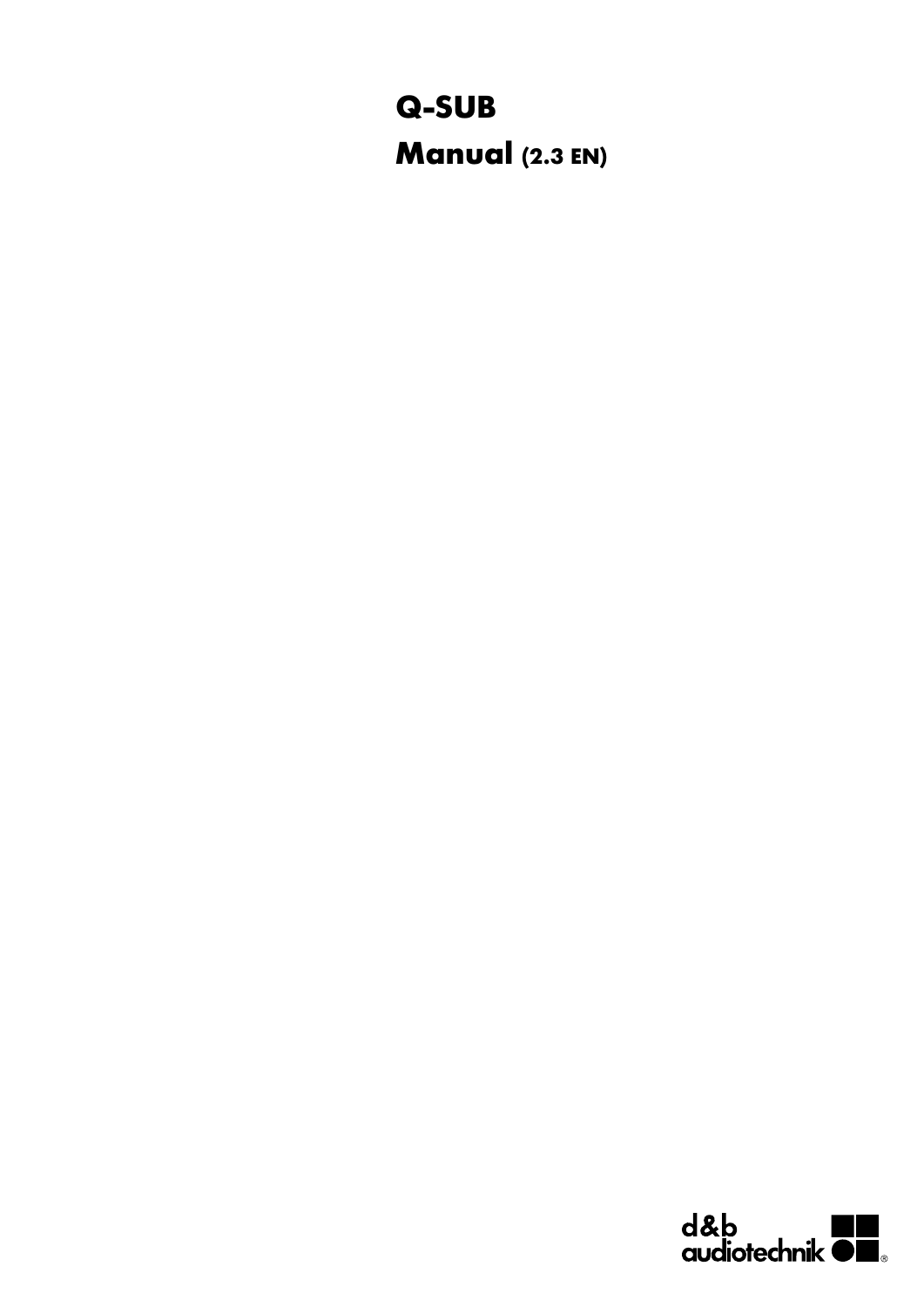**Symbols on the equipment**



**Please refer to the information in the operating manual.**

**WARNING! Dangerous voltage!**

| <b>Contents</b> |  |
|-----------------|--|
|                 |  |
|                 |  |
|                 |  |
|                 |  |
|                 |  |
|                 |  |
|                 |  |
|                 |  |
|                 |  |
|                 |  |
|                 |  |
|                 |  |

# **General Information**

Q-SUB Manual

Version 2.3 EN, 10/2017, D2042.E.02

Copyright © 2017 by d&b audiotechnik GmbH; all rights reserved.

Keep this manual with the product or in a safe place so that it is available for future reference.

When reselling this product, handout this manual to the new customer.

If you supply d&b products, please draw the attention of your customers to this manual. Enclose the relevant manuals with the systems. If you require additional manuals for this purpose, you can order them from d&b.

d&b audiotechnik GmbH Eugen-Adolff-Strasse 134, D-71522 Backnang, Germany Telephone +49-7191-9669-0, Fax +49-7191-95 00 00 E-mail: docadmin@dbaudio.com, Internet: www.dbaudio.com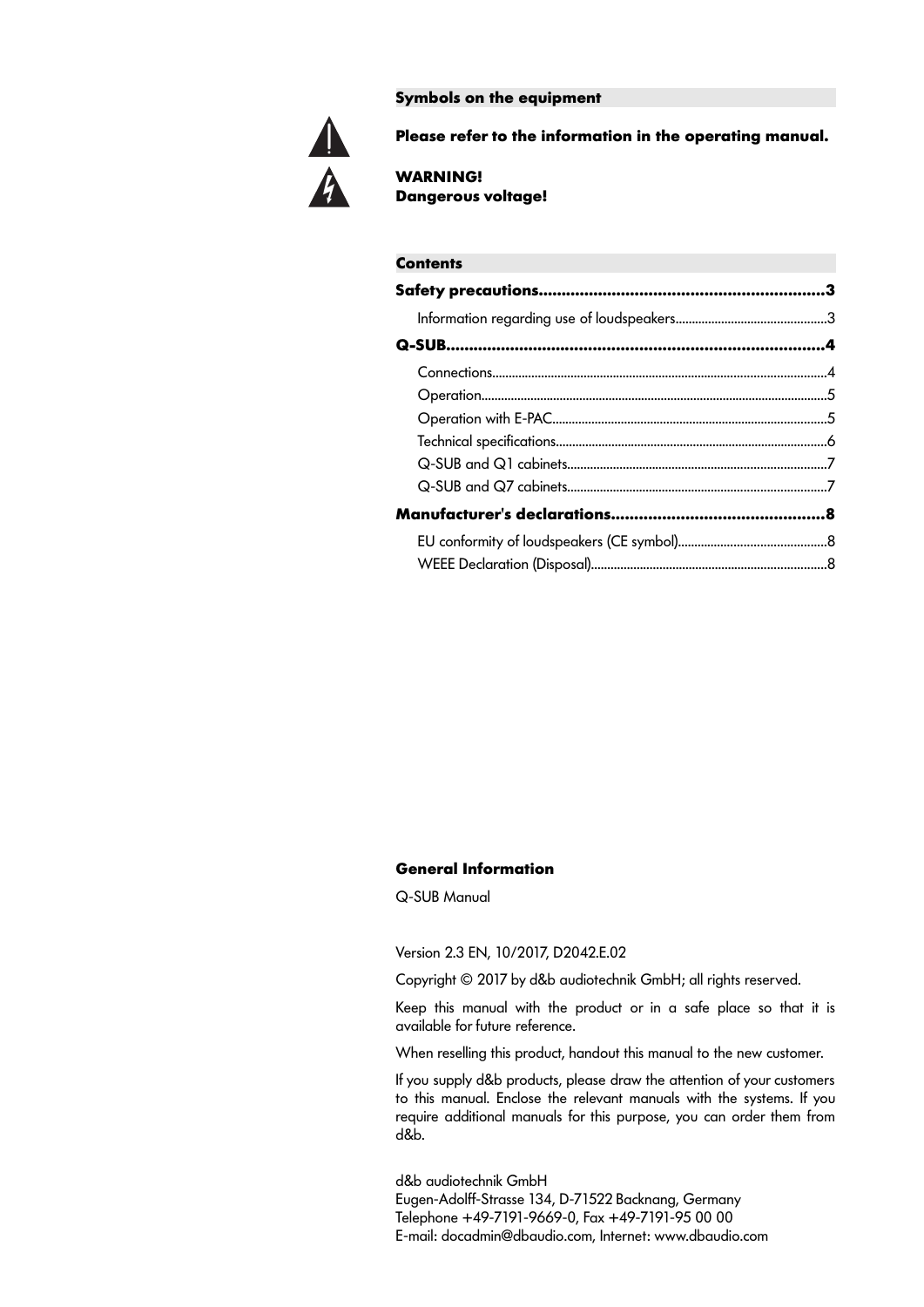

## **Information regarding use of loudspeakers**

**WARNING!** Never stand in the immediate vicinity of loudspeakers driven at a high level. Professional loudspeaker systems are capable of causing a sound pressure level detrimental to human health. Seemingly non-critical sound levels (from approx. 95 dB SPL) can cause hearing damage if people are exposed to it over a long period.

> In order to prevent accidents when deploying loudspeakers on the ground or when flown, please take note of the following:

> When setting up the loudspeakers or loudspeaker stands, make sure they are standing on a firm surface. If you place several systems on top of one another, use straps to secure them against movement.

> Only use accessories which have been tested and approved by d&b for assembly and mobile deployment. Pay attention to the correct application and maximum load capacity of the accessories as detailed in our specific "Mounting instructions" or in our "Flying system and Rigging manuals".

> Ensure that all additional hardware, fixings and fasteners used for installation or mobile deployment are of an appropriate size and load safety factor. Pay attention to the manufacturers' instructions and to the relevant safety guidelines.

> Regularly check the loudspeaker housings and accessories for visible signs of wear and tear, and replace them when necessary.

Regularly check all load bearing bolts in the mounting devices.

**CAUTION!** Loudspeakers produce a static magnetic field even if they are not connected or are not in use. Therefore make sure when erecting and transporting loudspeakers that they are nowhere near equipment and objects which may be impaired or damaged by an external magnetic field. Generally speaking, a distance of 0.5 m (1.5 ft) from magnetic data carriers (floppy disks, audio and video tapes, bank cards, etc.) is sufficient; a distance of more than 1 m (3 ft) may be necessary with computer and video monitors.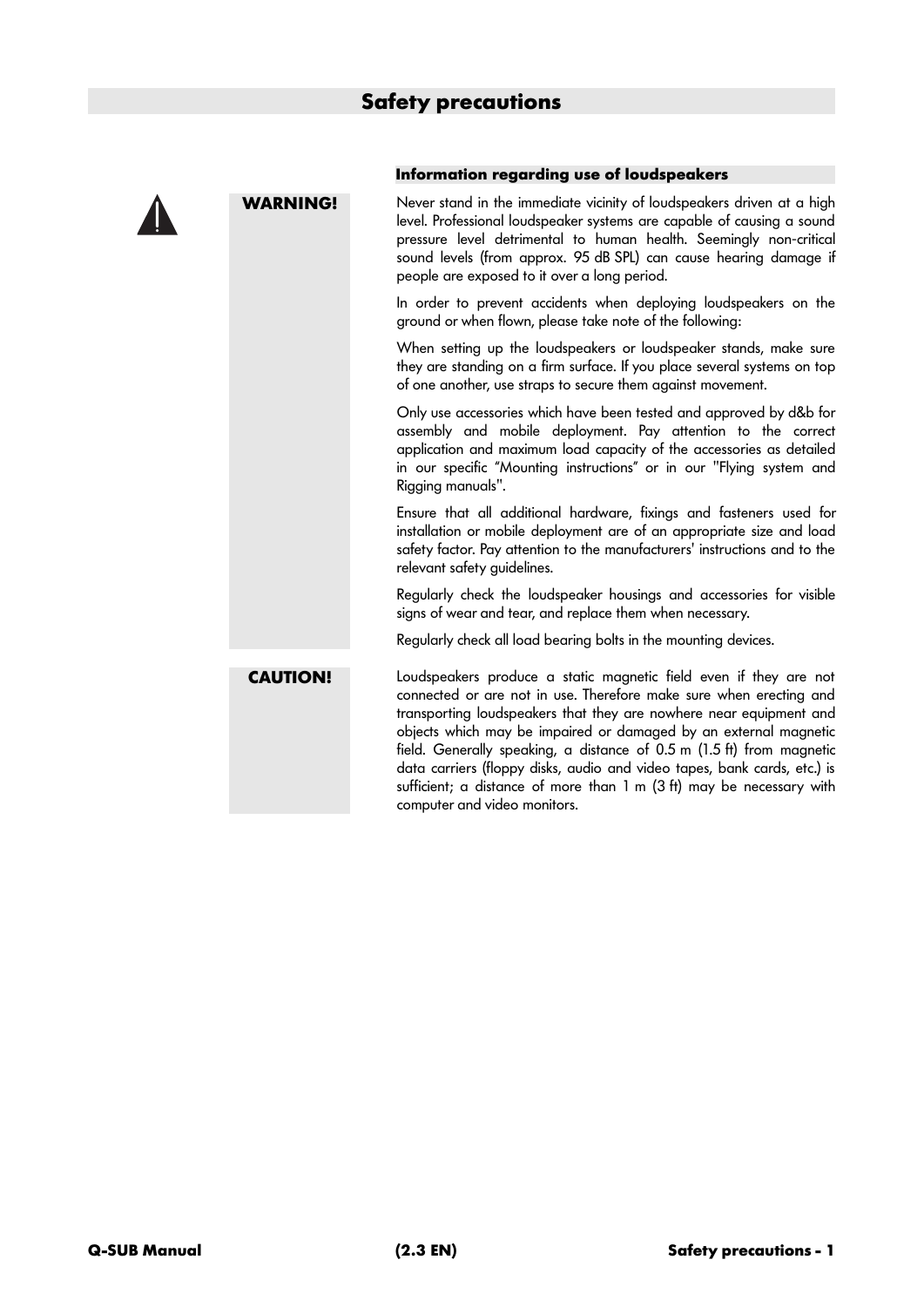

**Fig. 1: Q-SUB**



**Fig. 2: Connector wiring**

# **Q-SUB**

The Q-SUB is the subwoofer for the Q-Series. It can be used to supplement Q1 and Q7 cabinets in various combinations, either flown or ground stacked. The Q-SUB cabinet is an actively driven bass-reflex design housing a long excursion 18" driver, its frequency response extending from 40 Hz to 130 Hz.

The Q-SUB cabinet is constructed from marine plywood and has an impact resistant paint finish. The front of the loudspeaker cabinet is protected by a rigid metal grill, covered with a replaceable acoustically transparent foam. The cabinet incorporates a pair of handles, and mounted on the rear panel are two EP5 or NL4 connectors wired in parallel and four heavy duty wheels. An M20 threaded flange in the top panel accepts the d&b Z5013 Loudspeaker stand for the deployment of full range cabinets.

The Q-SUB has a total of 10 sockets in the front grill and side panels to accept the Z5153 Locking pins 8 mm that connect to the array links of the Q1 system. Two runners extend from the rear to the front panel of the cabinet protecting the bottom panel against scratching. Two correspondingly shaped recesses are incorporated in the top panel of each cabinet that accept these runners to prevent cabinet movement when stacking Q-SUBs.

**NOTICE:** Only operate Q-SUB loudspeakers with a correctly configured d&b amplifier, otherwise there is a risk of damaging the loudspeaker components.

# **Connections**

The Q-SUB cabinet is fitted with a pair of EP5 connectors. All five pins of both connectors are wired in parallel. The Q-SUB uses the pin assignments 3/4 and 5. Pin 5 is used for SenseDrive (only available when using a D12 amplifier and 5-wire cabling). Pins 1/2 are designated to Q-Series full range systems. Using the male connector as the input, the female connector allows for direct connection to additional loudspeakers.

The Q-SUB can be supplied with NL4 output connectors as an option. The D12 SenseDrive function is not available when using NL4 connectors. Pin equivalents of EP5 and NL4 connectors are listed in the table below.

| EP <sub>5</sub> |  |  | 5 (SenseDrive) |
|-----------------|--|--|----------------|
| NL4             |  |  | n.a.           |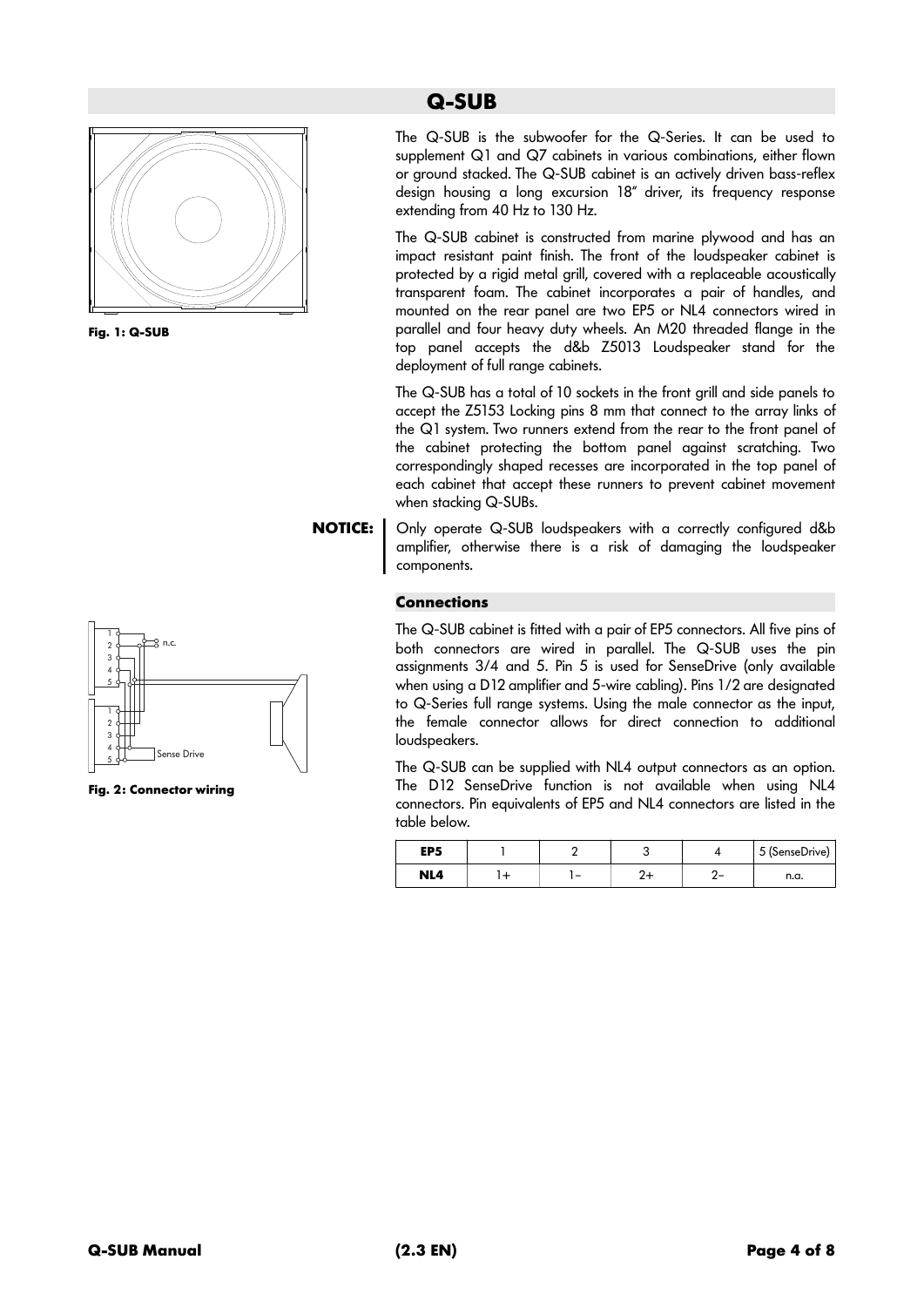# **Operation**

#### **NOTICE!**

Only operate d&b loudspeakers with a correctly configured d&b amplifier, otherwise there is a risk of damaging the loudspeaker components.

## **Applicable d&b amplifiers:**

D80/D20/D12/D6/10D/30D.

| Application | Setup | <b>Cabinets per channel</b> |
|-------------|-------|-----------------------------|
| $ Q-SUB $   | Q-SUB |                             |

For applicable d&b amplifiers the setups are available in Dual Channel or Mix TOP/SUB mode.

Selecting the Q-SUB configuration along with the CSA mode enables up to two Q-SUB cabinets to be driven by the respective channel.

# **Controller settings**

# **100 Hz circuit**

If the 100 Hz circuit is selected, the upper operating frequency of the system is reduced from 130 Hz to 100 Hz.

# **CSA**

CSA (Cardioid Subwoofer Array) is a method to combine three or multiples of three subwoofer cabinets to form an array with exceptional directivity at low frequencies.

A Q-SUB cabinet driven in CSA mode eliminates the energy radiated to the rear of the two front radiating Q-SUB cabinets (CSA not selected).

CSA decreases the low end diffuse sound field, significantly improving the direct-to-diffuse energy ratio in the audience areas.

Please note that all other settings of the amplifiers driving a CSA have to be identical (input signal, level, 100 Hz, EQ, delay).

Please refer to d&b TI 330 (d&b code D5330.E), which describes the setup in detail. The TI can be downloaded from the d&b website at [www.dbaudio.com](http://www.dbaudio.com/).

# **Operation with E-PAC**

Selecting Q-SUB mode enables the E-PAC to drive one Q-SUB loudspeaker.

The 100 Hz setting is available. The characteristics of the 100 Hz setting are explained in the previous section "Operation with D6 or D12 - Controller settings".

**Note:** | Please note that the E-PAC does not support the Cardioid Subwoofer Array configuration (CSA).



**Fig. 3: CSA Stack (Example)**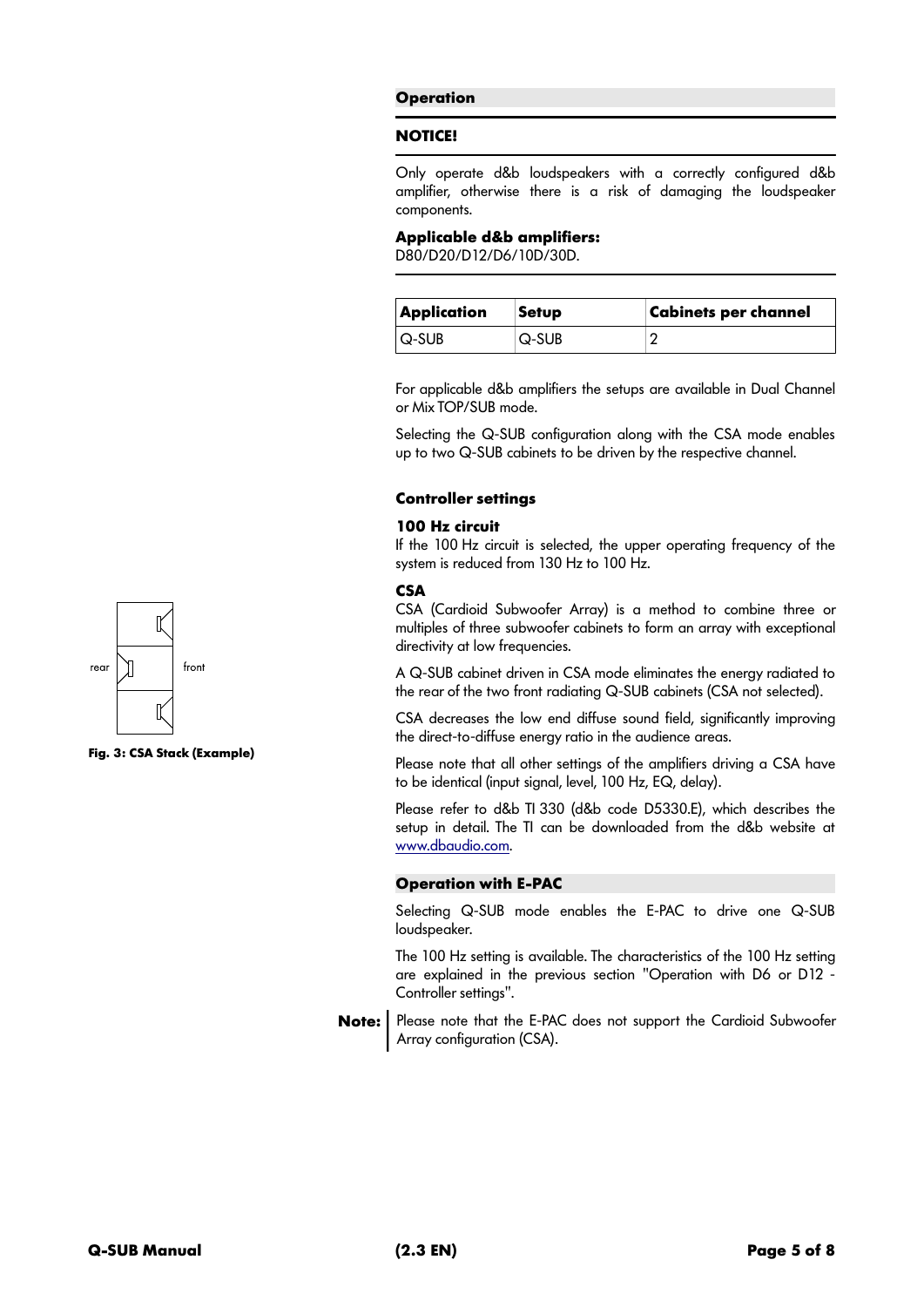

**Fig. 4: Q-SUB frequency response, standard and 100 Hz settings**

# **Technical specifications**

# **Q-SUB system data**

| Max. sound pressure (single cabinet, 1 m, free field) with   |  |
|--------------------------------------------------------------|--|
|                                                              |  |
|                                                              |  |
| (SPLmax peak, pink noise test signal with crest factor of 4) |  |

# **Q-SUB subwoofer**



**Fig. 5: Q-SUB cabinet dimensions in mm [inch]**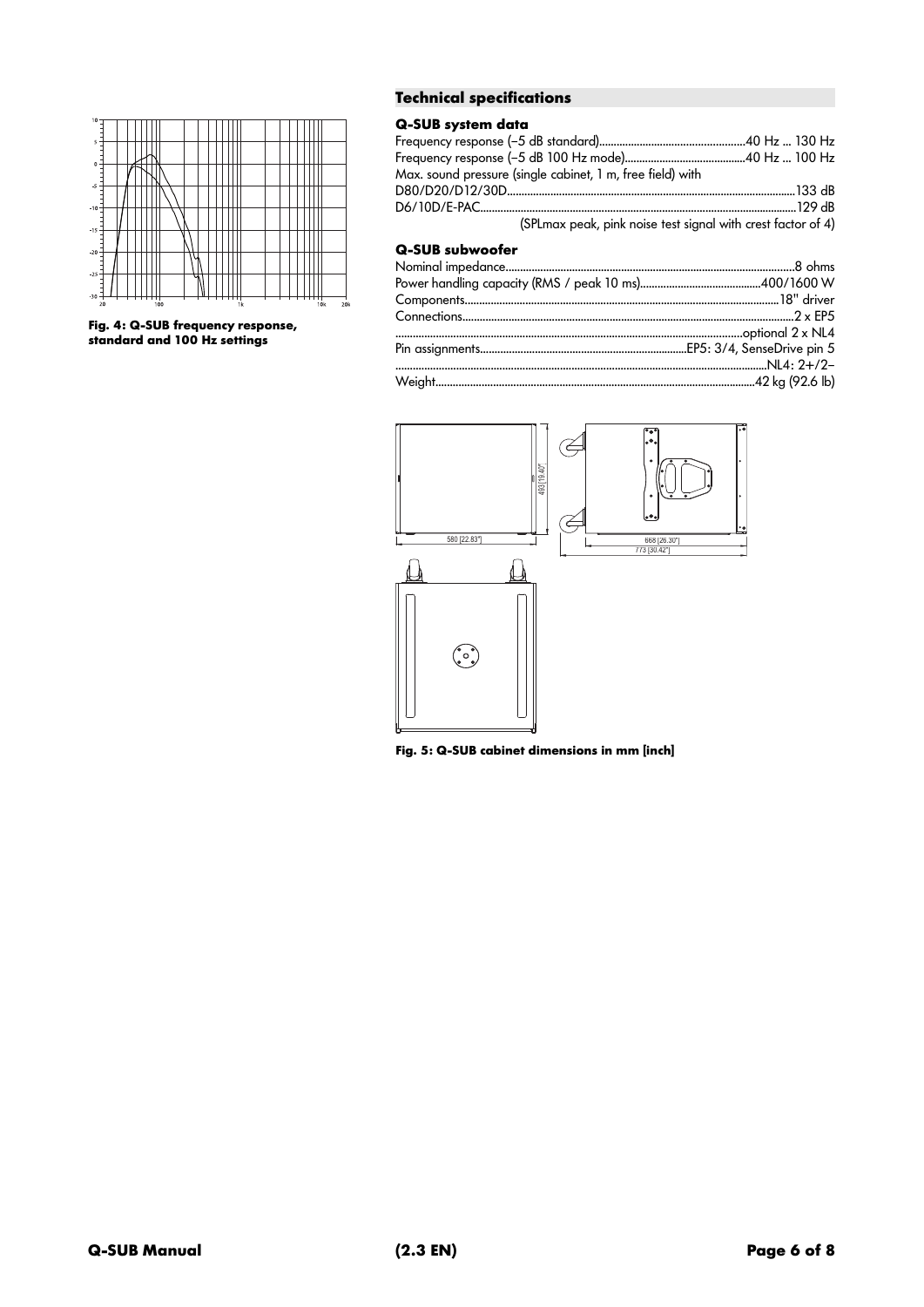

**Fig. 6: Q1/Q-SUB Line Array**



**Fig. 7: Q1/Q-SUB Stack**

# **Q-SUB and Q1 cabinets**

# **NOTICE: When Q-SUBs are used together with Q1 cabinets in a flown array, the Q-SUB cabinets MUST be positioned at the top of the column.**

Q1 and Q-SUB cabinets use the same sockets in the front grill and side panels to accept the Z5153 Locking pin 8 mm.

Located on the top of the side panels of the Q-SUB cabinet is an additional socket that enables the Q1 cabinet to be tilted downwards up to 6° for ground stacked use. In this case, the Z5152 Q Front links have to be rotated through 180° before attachment to allow the Q1 cabinet to be tilted to the front (see picture below).



**Fig. 9: Orientation of Z5152 Q Front links** 

# **Q-SUB and Q7 cabinets**

An M20 threaded flange in the top panel accepts the Z5013 Loudspeaker stand M20 with winder for the deployment of full range cabinets such as Q7 together with the Z5150 Q Swivel bracket and the Z5024 High stand adapter.



**Fig. 8: Q-SUB with Z5013 Loudspeaker stand M20 with winder and Q7**